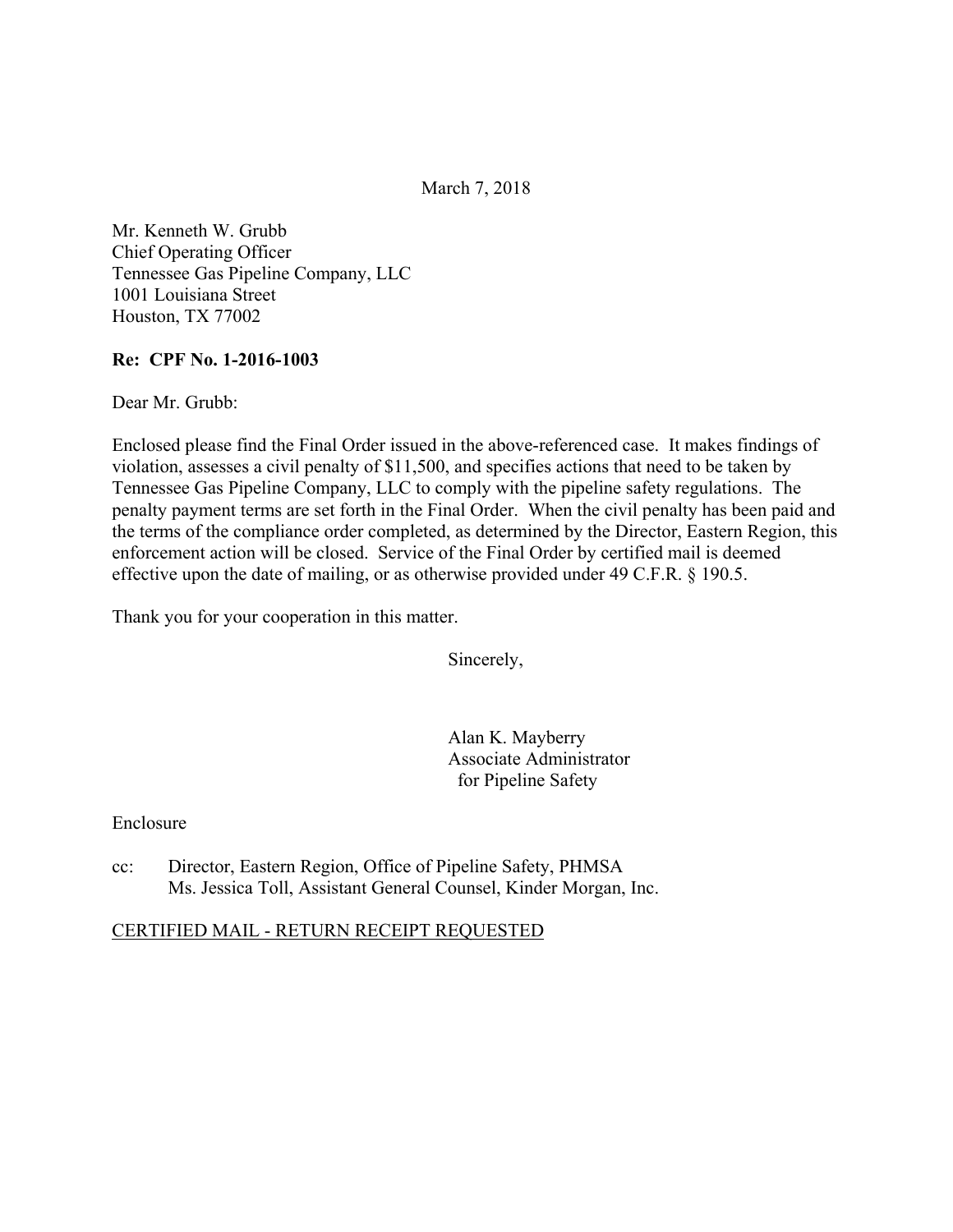### **U.S. DEPARTMENT OF TRANSPORTATION PIPELINE AND HAZARDOUS MATERIALS SAFETY ADMINISTRATION OFFICE OF PIPELINE SAFETY WASHINGTON, D.C. 20590**

**)**

 **)**

**)**

**In the Matter of )**

**Tennessee Gas Pipeline Company, LLC, ) CPF No. 1-2016-1003 a subsidiary of Kinder Morgan, Inc., )** 

**\_\_\_\_\_\_\_\_\_\_\_\_\_\_\_\_\_\_\_\_\_\_\_\_\_\_\_\_\_\_\_\_\_\_\_\_)** 

 $\mathcal{L}=\{1,2,3,4,5\}$ 

**Respondent. )** 

 $\overline{a}$ 

## **FINAL ORDER**

On July 20-24 2015, pursuant to 49 U.S.C. § 60117, a representative of the Pipeline and Hazardous Materials Safety Administration (PHMSA), Office of Pipeline Safety (OPS), conducted an on-site pipeline safety inspection of the facilities and records of Tennessee Gas Pipeline Company, LLC (TGP or Respondent) in Houston, Texas. TGP, a subsidiary of Kinder Morgan, Inc., operates an 11,900-mile, natural gas pipeline system that runs from the Texas and Louisiana coast through Arkansas, Mississippi, Alabama, Tennessee, Kentucky, Ohio, and Pennsylvania and delivers natural gas to West Virginia, New Jersey, New York, and New England. $<sup>1</sup>$ </sup>

As a result of the inspection, the Director, Eastern Region, OPS (Director), issued to Respondent, by letter dated February 10, 2016, a Notice of Probable Violation, Proposed Civil Penalty, and Proposed Compliance Order (Notice). In accordance with 49 C.F.R. § 190.207, the Notice proposed finding that TGP had violated 49 C.F.R. § 192.921, and proposed assessing a civil penalty of \$11,500 for the alleged violation. The Notice also proposed ordering Respondent to take certain measures to correct the alleged violations.

TGP responded to the Notice by letter dated March 3, 2016 (Response). TGP contested the allegation of violation and requested a hearing. A hearing was subsequently held on November 14, 2016, at the OPS Eastern Region's office in West Trenton, New Jersey, with an attorney from the Office of Chief Counsel, PHMSA, presiding. At the hearing, Respondent was represented by counsel. After the hearing, Respondent provided a post-hearing statement for the record, by letter dated December 19, 2016 (Closing).

## **FINDING OF VIOLATION**

The Notice alleged that Respondent violated 49 C.F.R. Part 192.921, as follows:

 <sup>11</sup> *See* https://www.kindermorgan.com/pages/business/gas pipelines/east/TGP/default.aspx (last accessed 1/18/18).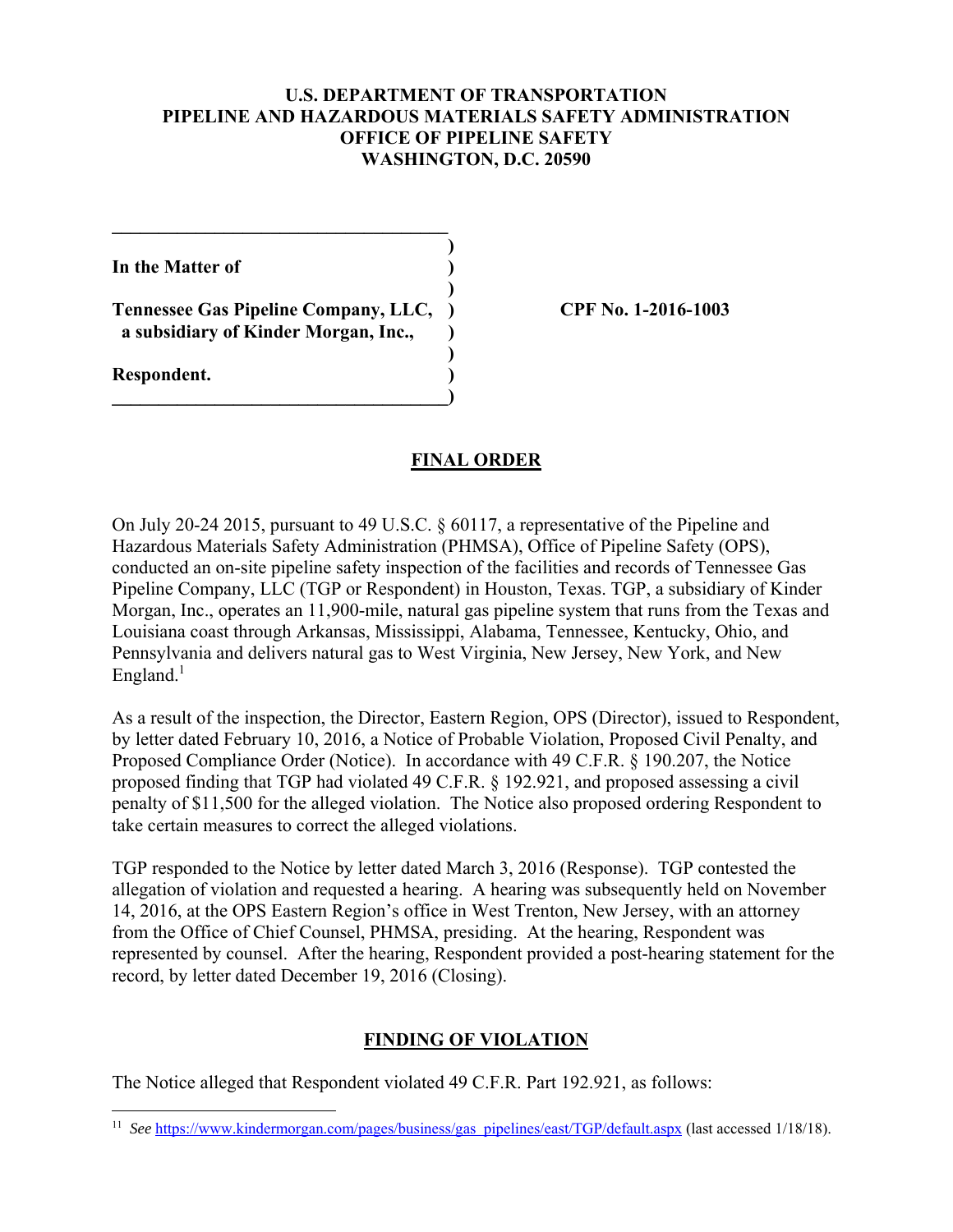**Item 1:** The Notice alleged that Respondent violated 49 C.F.R. § 192.921, which states:

#### **§ 192.921 How is the baseline assessment to be conducted?**

*Time period*. An operator must prioritize all the covered segments for assessment in accordance with  $\S$  192.917(c) and paragraph (b) of this section. An operator must assess at least 50% of the covered segments beginning with the highest risk segments, by December 17, 2007. An operator must complete the baseline assessment of all covered segments by December 17, 2012.

The Notice alleged that Respondent violated 49 C.F.R. § 192.921 by failing to perform a baseline assessment of all its "covered segments"<sup>2</sup> by December 17, 2012. Specifically, the Notice alleged that TGP has a 10-inch interconnect pipe with another operator's pipeline at 749 Meriden-Waterbury Turnpike, Rt. 322 Southington, Connecticut. There is approximately 10 feet of pipe from the tee at the transmission line up through the 90-degree elbow and isolation valve to the interconnect point. TGP designated the area as a High Consequence Area (HCA) in 2004. During the July 20 - 24, 2015 inspection and in follow-up correspondence, TGP could not provide any documentation or evidence to show that it had performed a baseline assessment or any integrity assessments on the interconnect piping described above. In an email dated, August 11, 2015, TGP stated: "We have not performed an assessment on the below grade portion of the interconnect to date (approximately 4.5 feet of buried pipe). We are scheduling a direct assessment to be performed this year (2015), and I will provide you the date of the assessment once known."<sup>3</sup> However, TGP informed OPS in its Response that it was contesting the allegation of violation.

an HCA, and there is no requirement to assess the site."<sup>6</sup> In its pre-hearing brief and at the hearing, TGP stated that OPS had failed to meet its burden in supporting the allegation of violation. TGP contends that at the time PHMSA's integrity management rule went into effect, "using the criteria of § 192.903(2), TGP had conservatively identified [a church] building as an "identified site" and thus an HCA."4 However, TGP argues that the interconnect was in fact not located in an HCA because the church in question was not occupied by 20 or more persons on at least five days a week, for 10 weeks in any 12-month period.<sup>5</sup> TGP presented a letter from the church, dated March 12, 2016, stating that the church "does not have a day care facility and in fact, has never had a day care facility. The church holds Sunday services for its congregation and uses the facility for other meetings as needed throughout the week." At the hearing, TGP reported that in a follow-up call with the church, a church official stated that the typical meeting size was 5-10 people. Accordingly, TGP contends that there was no violation of law for failure to perform the assessment because the site was not

5 49 C.F.R. § 192.903

 $\overline{a}$ 

<sup>&</sup>lt;sup>2</sup> The term "covered segment" is defined in 49 C.F.R. § 192.903 as "a segment of gas transmission pipeline located in a high consequence area," i.e., locations where the potential consequences of a gas pipeline accident are higher than in other areas. *See* 49 C.F.R. § 192.903.

<sup>&</sup>lt;sup>3</sup> Pipeline Safety Violation Report, 1-2016-1003, at 5.

<sup>&</sup>lt;sup>4</sup> Pre-Hearing Brief of Tennessee Gas Pipeline Company, LLC, at 5.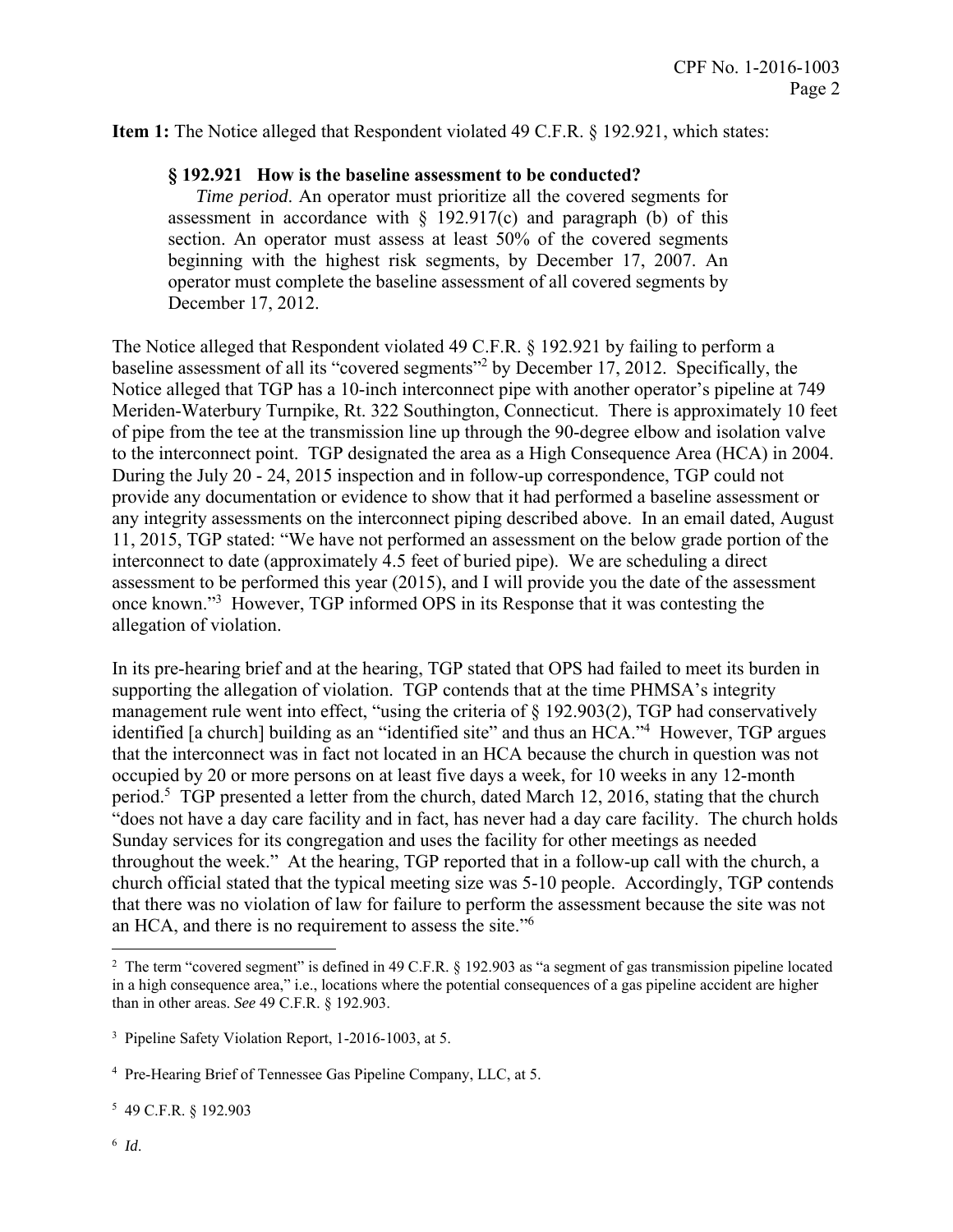TGP presented hypothetical scenarios wherein a company or individual had a mistaken understanding of the law and therefore believed they had violated the law when they had not. For example, a company has not violated the law when the amount of pollution it emits exceeds a limit the company mistakenly believes to be in effect. A driver who makes a right turn she believes to be illegal has not violated the law when no law actually restricts right turns. Likewise, TGP stated that it could not have violated an obligation to perform a baseline assessment for a pipeline segment that is not actually located in an HCA, even if TGP once mistakenly believed the segment was in an HCA because it had made an incorrect assumption about the number of people that utilized the potential "identified site."

In TGP's Post Hearing Brief, TGP noted that at the hearing, OPS did not dispute TGP's contention that the church in question did not meet the criteria for an "identified site" in 49 C.F.R. § 192.903. TGP disputed OPS's position that TGP's initial designation of the church as an identified site, whether accurate or not, rendered the church an identified site "as a matter of law."<sup>7</sup> TGP reasoned that "[i]f TGP can, by virtue of its mistaken designation in its own records, make this church into an 'identified site' regardless of the application of the regulatory definition, then the reverse must also be true. . . because . . . the Operator's determination is absolute. Such a determination is absurd."8

Finally, TGP argued that the allegation against it is moot because the parties agree that the pipeline segment is not in an HCA and therefore should not be subject to the integrity management regulations. TGP stated that OPS must withdraw the proposed civil penalty and compliance order.

In the Region Recommendation and Post-Hearing Legal Memorandum, OPS points out that TGP had not updated its HCA listings between its 2004 designation of the site as an HCA and the pipeline safety inspection in 2015. OPS further noted out that TGP was required to complete the baseline analysis of the site designated as an HCA by December 12, 2012. OPS argued that once an allegation of violation occurs, operators are not entitled to re-analyze each HCA designation in an attempt to defend itself against the allegation; operators are responsible for accurately identifying and updating HCAs located along their pipeline systems.

Next, OPS states that TGP mistakenly provides arguments that would be relevant to allegations of violation of 49 C.F.R. §§ 192.911 or 192.905, which state the criteria for identifying HCAs. OPS counters that it need not allege a violation of those provisions in order to allege an IMP violation. OPS stated: "If the operator's IMP documents state that a segment is located within an HCA, the operator is obligated to conduct a baseline assessment . . . An operator cannot disregard this duty for several years, [then] redesignate the area as no longer being an HCA after violation of the duty, and claim to have never been out of compliance."9

Although OPS maintains it has no duty to allege or prove that the church in question met the definition of an "identified site," OPS notes that TGP provided no details to support its

 7 Post-Hearing Brief of Tennessee Gas Pipeline Company, LLC, at 3.

 <sup>8</sup> *Id*.

 9 Post-Hearing Legal Memorandum, Addendum to Eastern Region Post-Hearing Recommendation, at 4-5.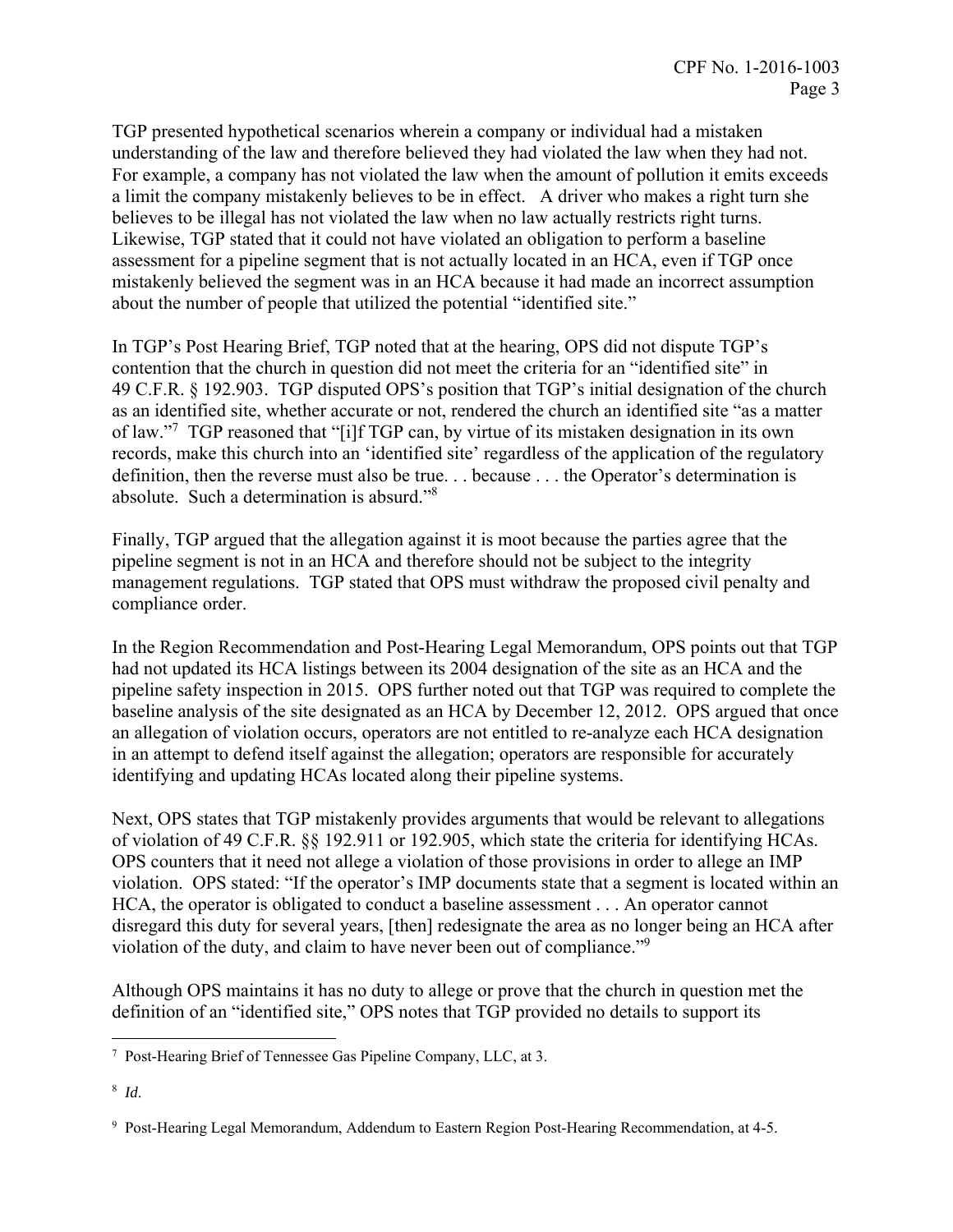contention that the church was not an "identified site" in 2004, except to say that the church had never had a day care facility. Otherwise, the letter from the church only described church activities in 2016.

Finally, OPS takes issue with TGP's claim that if an operator's determination of an HCA "is absolute," then the reverse must also be true, namely, that TGP cannot be held liable for failing to identify a site as an HCA.<sup>10</sup> OPS reiterates that the legal requirements for designating "identified sites" and the legal requirements for performing a baseline assessment on those sites are distinct.

As stated above, 49 C.F.R. § 192.921 requires operators to perform a baseline assessment of all covered segments by December 17, 2012. In considering whether TGP performed a baseline assessment of all covered segments, as alleged by OPS, I am persuaded by OPS' argument that the legal requirements for 49 C.F.R. §§ 192.911 and 192.903 are distinct from the legal requirements for 49 C.F.R. § 192.921. TGP designated the church as an identified site. It could have changed that designation, if appropriate, any time between 2004 and December 2012, but it did not. OPS need not prove that each relevant HCA correctly corresponds to a properly designated identified site each time it makes an allegation of an IMP violation.

Finally, I disagree with TGP's characterization of its alleged erroneous designation of the church as an HCA as a "mistake of law," and thus akin to the scenarios described above. TGP has not identified language within § 192.921 that it misinterpreted or was unaware of; it had no mistaken understanding about the legal standard. It is possible that TGP did not gather sufficient information about the church and the church's use during its evaluation process in 2004. If anything, this would be a preventable "mistake of fact." Nonetheless, TGP stated that it "*conservatively"* designated the church building as an "identified site" and thus an HCA."<sup>11</sup> (emphasis added). TGP cannot disown its decision to "conservatively" identify a church as an "identified site" once a violation has been alleged.

Accordingly, after considering all of the evidence and the legal issues presented, I find that Respondent violated 49 C.F.R. § 192.921 by failing to perform a baseline assessment of the interconnect in Southington, Connecticut segments by December 17, 2012.

This findings of violation will be considered a prior offense in any subsequent enforcement action taken against Respondent.

# **ASSESSMENT OF PENALTY**

Under 49 U.S.C. § 60122, Respondent is subject to an administrative civil penalty not to exceed \$200,000 per violation for each day of the violation, up to a maximum of \$2,000,000 for any related series of violations.<sup>12</sup> In determining the amount of a civil penalty under 49 U.S.C.

 $\overline{a}$ <sup>10</sup> Post-Hearing Brief of Tennessee Gas Pipeline Company, LLC, at 3.

 <sup>11</sup> *Id.,* at 5.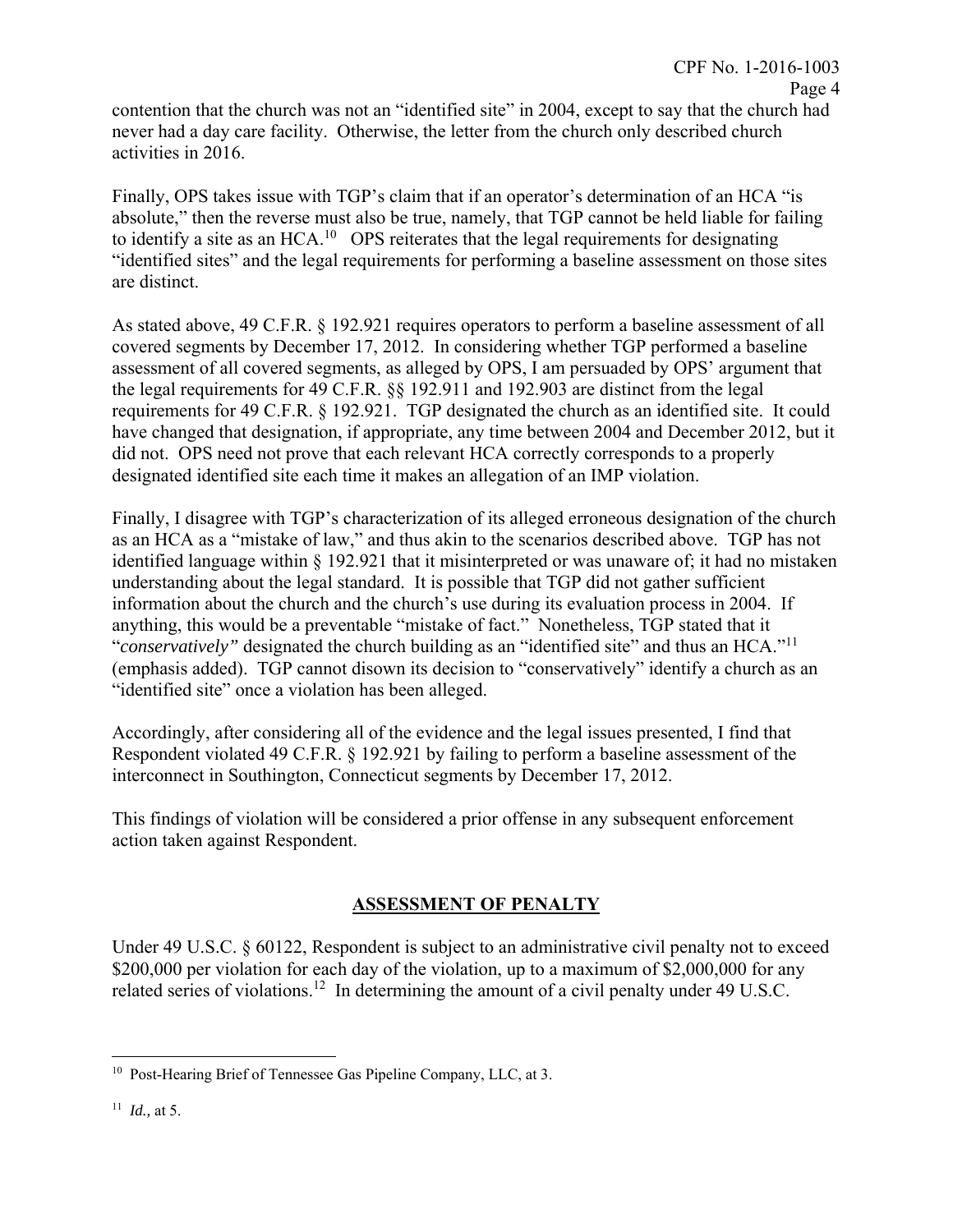§ 60122 and 49 C.F.R. § 190.225, I must consider the following criteria: the nature, circumstances, and gravity of the violation, including adverse impact on the environment; the degree of Respondent's culpability; the history of Respondent's prior offenses; and any effect that the penalty may have on its ability to continue doing business; and the good faith of Respondent in attempting to comply with the pipeline safety regulations. In addition, I may consider the economic benefit gained from the violation without any reduction because of subsequent damages, and such other matters as justice may require. The Notice proposed a total civil penalty of \$11,500 for the violations cited above.

**Item 1:** The Notice proposed a civil penalty of \$11,500 for Respondent's violation of 49 C.F.R. § 192.921, for failing to perform a baseline assessment of all covered segments by December 17, 2012. TGP did not present any argument or provide any basis for reduction of the proposed civil penalty, per 49 C.F.R. § 190.225, in the event that PHMSA rejected its arguments related to site identification in 49 C.F.R. §§ 192.903 and 192.911. Therefore, I see no evidence or argument that justifies the reduction of the proposed civil penalty. Accordingly, having reviewed the record and considered the assessment criteria, I assess Respondent a civil penalty of \$11,500 for violation of 49 C.F.R. § 192.921.

In summary, having reviewed the record and considered the assessment criteria, I assess Respondent a total civil penalty of **\$11,500**.

Payment of the civil penalty must be made within 20 days of service. Federal regulations  $(49 \text{ C.F.R. } § 89.21(b)(3))$  require such payment to be made by wire transfer through the Federal Reserve Communications System (Fedwire), to the account of the U.S. Treasury. Detailed instructions are contained in the enclosure. Questions concerning wire transfers should be directed to: Financial Operations Division (AMK-325), Federal Aviation Administration, Mike Monroney Aeronautical Center, 6500 S MacArthur Blvd, Oklahoma City, Oklahoma 79169. The Financial Operations Division telephone number is (405) 954-8845.

Failure to pay the \$11,500 civil penalty will result in accrual of interest at the current annual rate in accordance with 31 U.S.C. § 3717, 31 C.F.R. § 901.9 and 49 C.F.R. § 89.23. Pursuant to those same authorities, a late penalty charge of six percent (6%) per annum will be charged if payment is not made within 110 days of service. Furthermore, failure to pay the civil penalty may result in referral of the matter to the Attorney General for appropriate action in a district court of the United States.

# **COMPLIANCE ORDER**

The Notice proposed a compliance order with respect to Item 1 for violation of 49 C.F.R. § 192.921. Under 49 U.S.C. § 60118(a), each person who engages in the transportation of gas or who owns or operates a pipeline facility is required to comply with the applicable safety standards established under chapter 601. Pursuant to the authority of 49 U.S.C. § 60118(b) and 49 C.F.R. § 190.217, Respondent is ordered to take the following actions to ensure compliance with the pipeline safety regulations applicable to its operations:

 $\overline{a}$ 

 1904, January 3, 2012, increased the civil penalty liability for violating a pipeline safety standard to \$200,000 per <sup>12</sup> The Pipeline Safety, Regulatory Certainty, and Job Creation Act of 2011, Pub. L. No. 112-90, § 2(a)(1), 125 Stat. violation for each day of the violation, up to a maximum of \$2,000,000 for any related series of violations.